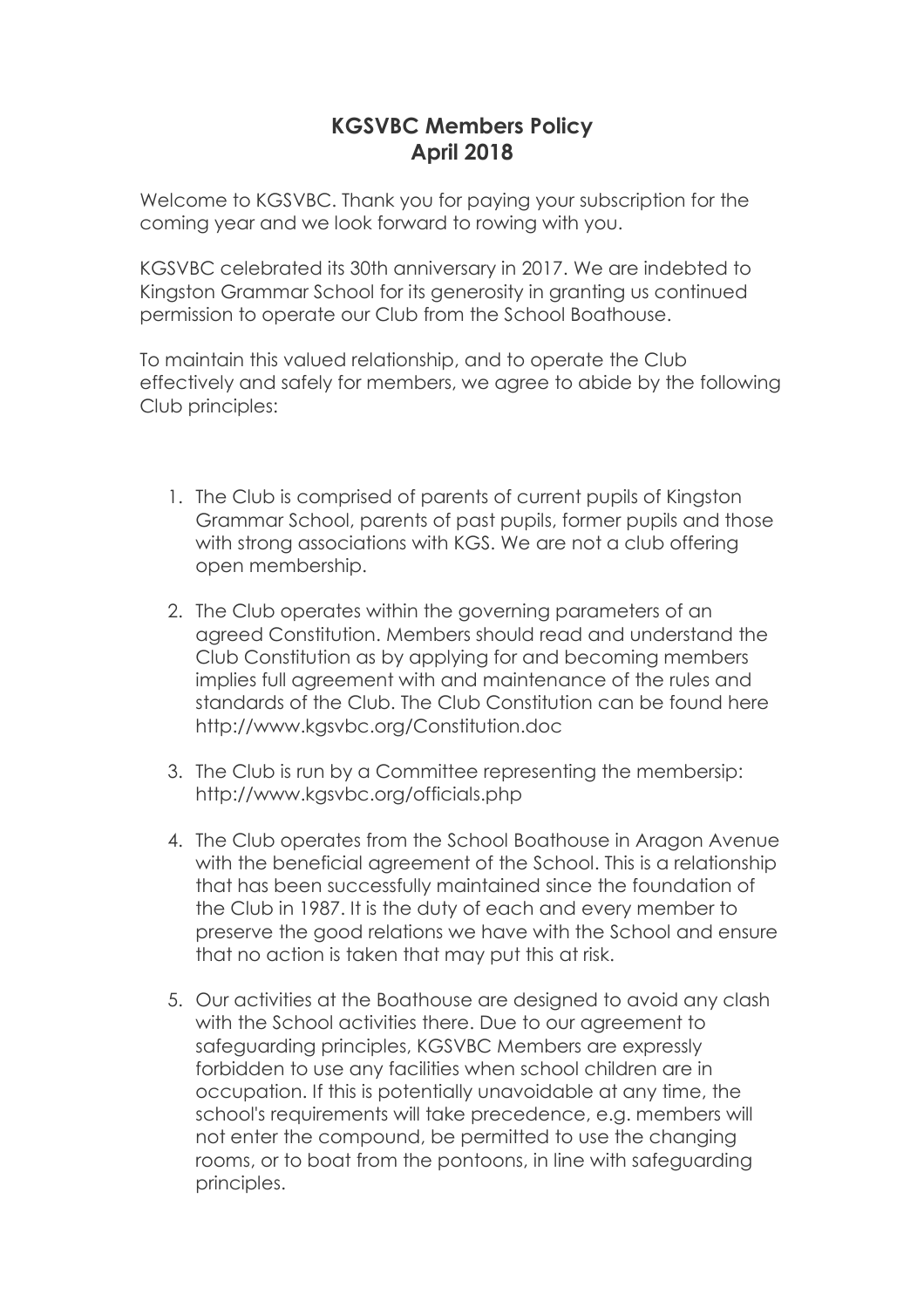- 6. School equipment is not to be used at any time except with the express permission of the Head of Rowing. Such permissions will be sought and obtained by the Captains only.
- 7. The safety and security of the Boathouse and the facilities is very important. A few designated Committee members are key holders with the agreement of the school. It is each key holders responsibility to keep the keys safe and to ensure the Boathouse is secure.
- 8. Members are provided with the door and padlock codes, but should understand the importance of keeping these confidential.
- 9. There is an established process to ensure clear communications within the Club and with the School. Within the Club, the primary points of contact for operational matters will be the current Captains. Please contact them to raise any issues you may have. Other serving Committee members may also be useful contacts. The serving President will always be available and happy to discuss any matters you have, especially those concerning protocol or the operation of the Club. Communication on KGSVBC activities with School Head of Rowing, Boatman and Coaches is through the Captains or President only.
- 10.It is a condition of membership that KGSVBC Members must join British Rowing. This allows them to take advantage of the significant personal liability insurance that comes with British Rowing membership. Members can obtain further advice from the Club Secretary and see more information in the Club Constitution.
- 11.Water safety is of paramount importance at KGSVBC. All regular Club outings are undertaken only after a conditions assessment by at least one serving Water Safety Officer (WSO). Where ad hoc outings are organised, a WSO must also be present. In all cases, the Safety Log must be filled in and crews recorded. There is no consensus of opinion regarding Water Safety. Should a single WSO consider the conditions unsafe, then an outing must be cancelled. The full KGSVBC Water Safety Code can be viewed here: http://www.kgsvbc.org/safety.php
- 12.Data Protection and Privacy: we collect your data via your completed application form. We need this for communicating Club activities including racing and social events. Next of kin and secondary contacts are requested for emergency use only. Only